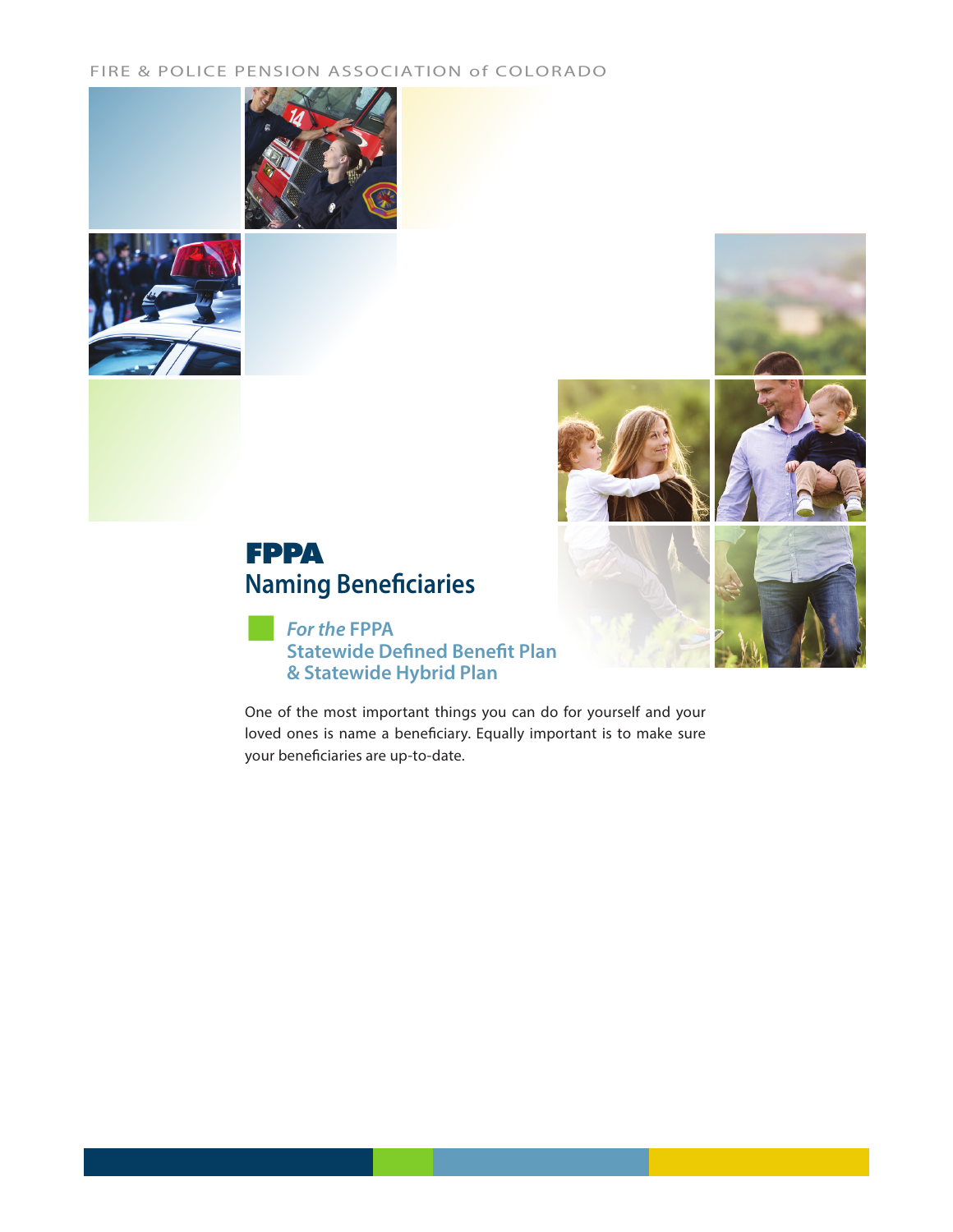### **How Your Pension Benefit Gets Passed On**

If you do not name a beneficiary, a refund of contributions will be paid to your estate. A Will has no effect on how we distribute your pension benefits.

If you pass away before you retire\* and have less than five years of FPPA service time, FPPA will refund your contributions plus interest to your beneficiary on file. If you are vested with five or more years of FPPA service time, your beneficiary has the option of receiving a refund of your contributions or a lifetime monthly benefit, payable at the time you would have turned age 55.

\* If you have a spouse or dependent children at the time of your death, the Statewide Death & Disability Plan may take the place of your pension plan benefits in covering your family. (See the section below about the Statewide Death & Disability Plan.)

### **How To Name Your Pension Beneficiaries**

The fastest and easiest way to name, review or update your beneficiaries is through the Member Account Portal (MAP) accessed through our website, www.FPPAco.org. You can view your beneficiary information through MAP at any time and make any necessary updates.

If you need assistance logging in or registering for a MAP account, call FPPA at (303) 770-3772 or email FPPA at **MAPHelpFPPAco.org**

### **When To Name Or Change Your Pension Beneficiaries**

When you are first hired with your employer, the designation of beneficiaries is part of the enrollment process.

Advisers may recommend reviewing all of your beneficiary designations regularly, at least every few years, but certainly after you experience a life-changing event, such as a marriage, divorce, or birth or death of a loved one. You must submit beneficiary changes to FPPA after these events (or at any time) to change your beneficiaries. For example, if you get married, your spouse will not automatically become a designated beneficiary for your pension plan without making a new beneficiary designation with FPPA.

### **Types Of Pension Beneficiaries**

You are not required to name a beneficiary or to name a beneficiary for each category listed below – it is your choice how your pension is distributed after you pass away.

Your Primary Beneficiary is the sole person you want to receive a lifetime benefit after you pass away. If your Primary Beneficiary receives the lifetime benefit, any named Contingent or Refund Beneficiaries will not receive a lifetime benefit. You may only name one Primary Beneficiary, as the lifetime benefit is based on that person's birthdate. Your Primary Beneficiary may elect to:

- take a refund of your contributions plus interest in a lump sum; or
- receive your earned retirement in the form of a lifetime monthly benefit, payable when you would have reached age 55.

Your Contingent Beneficiary is the next-in-line sole person you want to receive your benefit in the event you and your Primary Beneficiary die before receiving any benefits. The Contingent Beneficiary has the same options for a benefit as described for the Primary Beneficiary above.

Naming Refund Beneficiaries gives you the option to name either a trust or an estate or multiple individuals to re-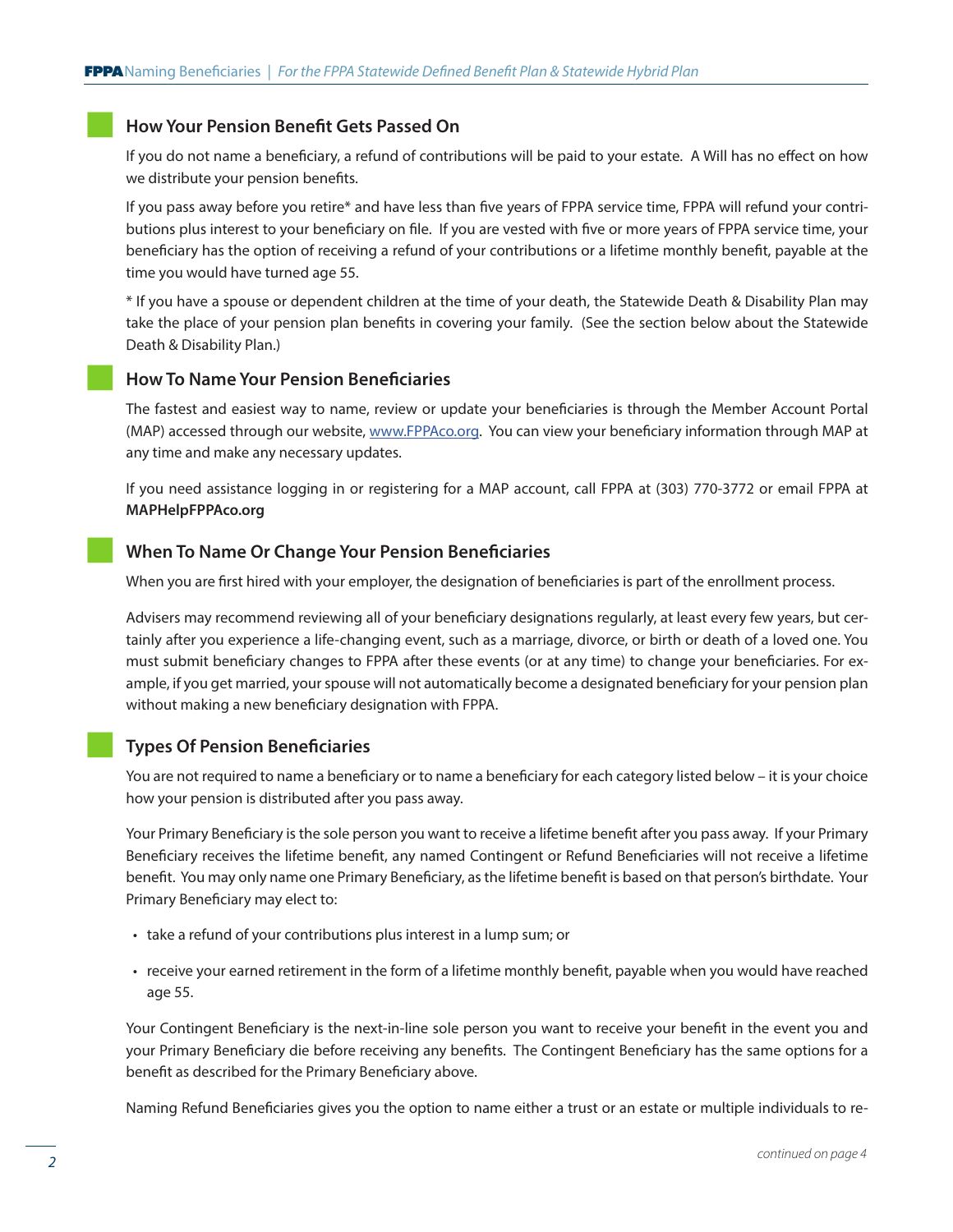

## **How Your Beneficiaries Receive Benefits Statewide Defined Benefit Plan & Statewide Hybrid Plan**